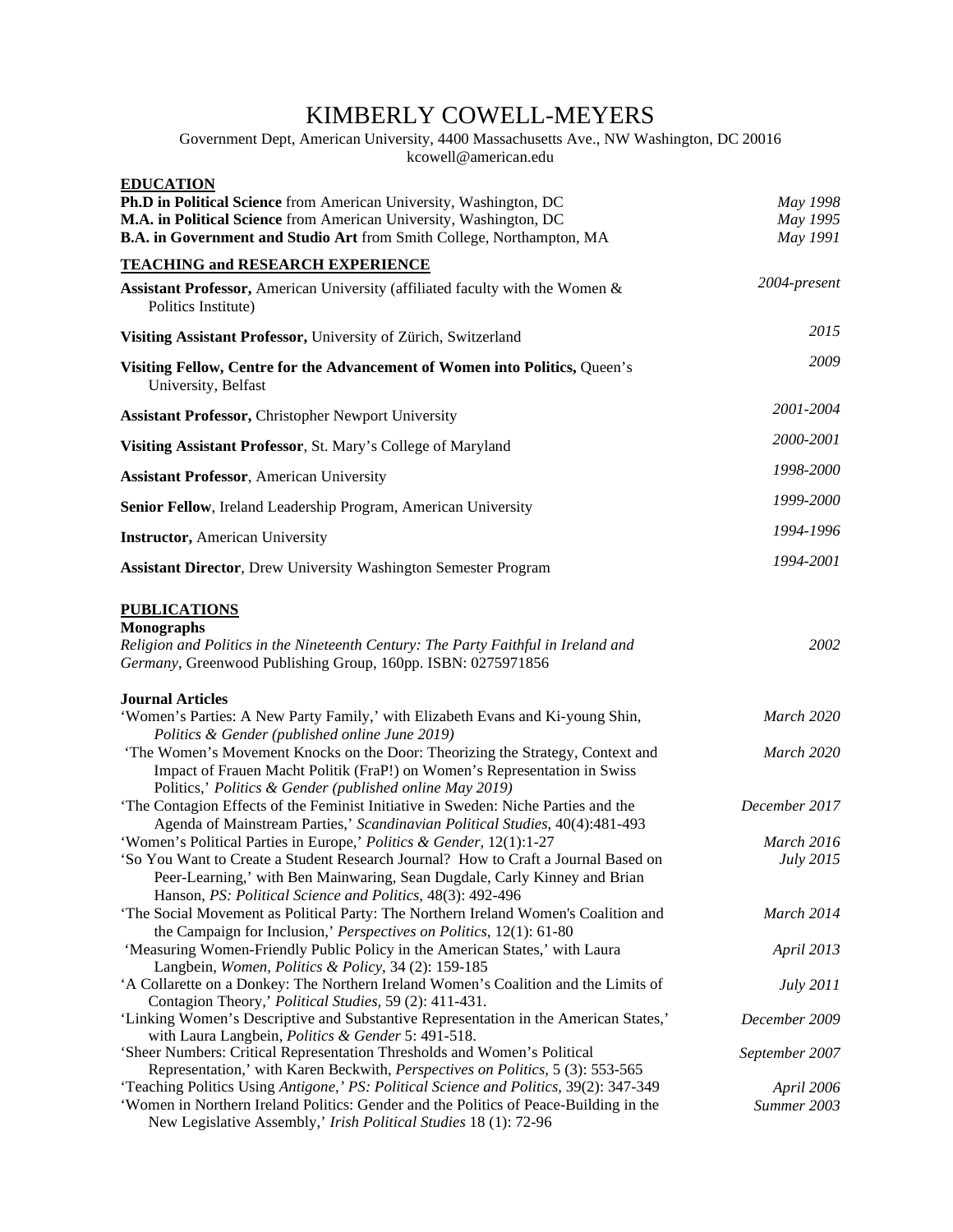| 'Gender, Power and Peace: A Preliminary Look at Women in the Northern Ireland<br>Assembly,' Women & Politics 23 (3): 55-88                                                                                        | 2001             |
|-------------------------------------------------------------------------------------------------------------------------------------------------------------------------------------------------------------------|------------------|
| 'Human Rights as Conflict Management: The Unionist Use of Human Rights Language<br>in Northern Ireland,' with David Cowell, Nationalism and Ethnic Politics 5(1): 1-<br>28                                        | Spring 1999      |
| <b>Commissioned/Invited Publications</b>                                                                                                                                                                          |                  |
| 'Women's Parties Win Change, If Not Votes: A Surprising Record of Power Beyond                                                                                                                                    | February 2020    |
| the Ballot Box,' Foreign Affairs<br>'2015 APSA Teaching and Learning Conference and Track Summaries: Curricular and<br>Program Assessment.' with Lisa Argyle, PS: Political Science & Politics, 48(3):<br>501-503 | July 2015        |
| 3 essays in the Faith & Politics Briefing Book for the Congressional Delegation to<br>Ireland and Northern Ireland                                                                                                | April 2014       |
| 'Women Legislators in Northern Ireland: Gender and Politics in the New Legislative<br>Assembly,' Occasional Paper #3, Centre for the Advancement of Women into<br>Politics, Queen's University, Belfast           | February 2003    |
| 'Problems in Interviewing Northern Ireland Legislators,' British Politics Group<br>Newsletter, American Political Science Association, vol. 106                                                                   | <b>Fall 2001</b> |
| 12 entries in the <i>Encyclopedia Britannica</i> on paramilitaries, people, and parties in<br>Northern Ireland                                                                                                    | 2000             |
| 'Northern Ireland,' State of World Conflict Report, 1997-1998: A Publication of the<br>International Mediation Network, The Carter Center                                                                         | 1999             |
| <b>Book Reviews</b>                                                                                                                                                                                               |                  |
| Bruce F. Norton, Politics in Britain, Book Review, Journal of Political Science<br><i>Education, vol. 4, no. 2: 260-261</i>                                                                                       | May-August 2008  |
| Roger Swift and Christine Kinealy, eds. Politics and Power in Victorian Ireland,<br>Journal of British Studies, vol. 47, no. 1: 226-227                                                                           | January 2008     |
| David Bloomfield, Developing Dialogue in Northern Ireland: The Mayhew Talks,<br>1992, Book Review British Politics Group Newsletter, American Political Science<br>Association                                    | Winter 2002      |
| David Fitzpatrick, Two Irelands, Book Review, British Politics Group Newsletter,<br>American Political Science Association, vol. 98                                                                               | Winter 2000      |
| Thomas Hennessey, A History of Northern Ireland, Book Review, British Politics<br>Group Newsletter, American Political Science Association, vol. 95                                                               | Winter 1999      |
| Stathis Kalyvas, The Rise of Christian Democracy in Western Europe, Book Review<br>Catholic Historical Review, vol. 84, no. 1                                                                                     | Jan. 1998        |
|                                                                                                                                                                                                                   |                  |
| <b>JOURNALISM AND COMMENTARY</b><br>'After 3 years, Northern Ireland's legislators have finally gone back to work. What                                                                                           | 17 Jan 2020      |
| happened?' with Carolyn Gallaher, Washington Post Monkey Cage Blog                                                                                                                                                |                  |
| 'Will Brexit return Northern Ireland to war or reinforce the status quo?' with Carolyn<br>Gallaher, Dublin City University, Brexit Institute News Blog                                                            | 8 May 2019       |
| 'Northern Ireland's peace was already in trouble. Brexit is making things harder to fix,'<br>with Carolyn Gallaher, Washington Post Monkey Cage Blog                                                              | 1 May 2019       |
| 'Brexit is a rejection of the Good Friday Agreement for peace in Northern Ireland,' with<br>Carolyn Gallaher, The Conversation                                                                                    | 10 April 2019    |
| 'Women's political parties may be marginal in electoral terms, but they still matter,'<br>with Liz Evans and Ki-young Shin, Kings College, London Newscentre Blog                                                 | 15 January 2019  |
| 'How Brexit could kill Northern Ireland's peace accords,' with Carolyn Gallaher,<br><b>Washington Post Monkey Cage Blog</b>                                                                                       | 20 April 2018    |
| 'The surprising effect of the Swedish Feminist Initiative' Saktuelt                                                                                                                                               | 26 October 2017  |
| 'This is how the U.K. election may destabilize Northern Ireland,' with Yvonne<br>Galligan, Washington Post Monkey Cage Blog                                                                                       | 13 June 2017     |
| 'The Women's Equality Party will struggle to win seats, but it can push women's issues<br>up the political agenda,' Democratic Audit, London School of Economics                                                  | 11 November 2015 |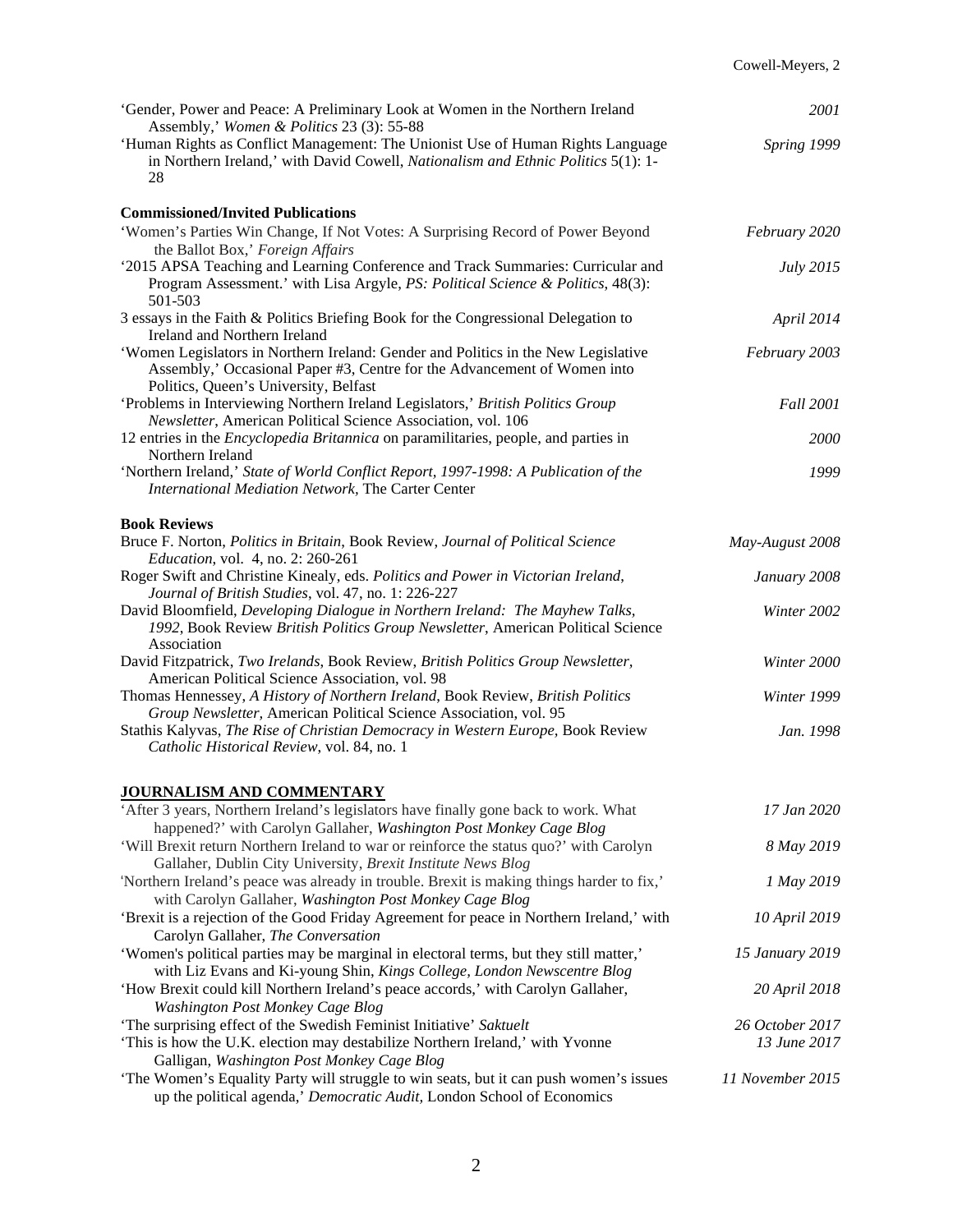| 'Swedish Feminist Initiative has lessons for social movements elsewhere' Washington<br>Post Monkey Cage Blog                                                    | 20 June 2014        |
|-----------------------------------------------------------------------------------------------------------------------------------------------------------------|---------------------|
| Interviewed (background) by Anna Molin, Wall Street Journal                                                                                                     | August 2014         |
| Interviewed (background) by Fernanda Cardosa Allegretti, VEJA                                                                                                   | August 2014         |
| Interviewed on camera for Danish National News, discussing the congressional and<br>presidential election results in the U.S.                                   | 5 Nov. 2004         |
| 'Northern Ireland's Critical Moment,' Christian Science Monitor, Opinion Essay                                                                                  | 4 Oct. 2000         |
| Interviewed for "Seven Days," BBC-Northern Ireland (1-hour live radio program)                                                                                  | 19 March 2000       |
| Interviewed on camera by David Eades, BBC- Northern Ireland                                                                                                     | 23 Feb. 2000        |
| Interviewed (background) by C. M. Lanzolotti, Columbia News Service                                                                                             | 14 and 17 Feb. 2000 |
| Interviewed on camera by David Borgida, Voice of America                                                                                                        | 30 Nov. 1999        |
| 'Talking Peace in Northern Ireland,' Christian Science Monitor, Opinion Essay                                                                                   | 14 Jan. 1998        |
| 'Update on Northern Ireland,' Close-Up with David Inge, WILL Radio, (1 hour call-in<br>program)                                                                 | 24 July 1996        |
| 'Unionist Intransigence and Violence in Northern Ireland,' Christian Science Monitor,<br><b>Opinion Essay</b>                                                   | 15 March 1996       |
| 'How Peace Grows Despite Ulster Stalemate,' Christian Science Monitor, Opinion<br>Essay                                                                         | 7 Sept. 1995        |
| 'Perspective on Northern Ireland: Don't Rush In and Tip the Scales,' Los Angeles Times<br>Commentary                                                            | 13 Sept. 1994       |
| <b>CONFERENCE PAPERS</b>                                                                                                                                        |                     |
| 'Parsing the Backstop: Northern Ireland and the Good Friday Agreement in the Brexit<br>Debates,' International Studies Association Annual Meeting, Toronto      | <b>March 2019</b>   |
| 'Brexit and the Good Friday Agreement,' American University Symposium on the<br>Good Friday/Belfast Agreement 20 <sup>th</sup> Anniversary, Washington, DC      | April 2018          |
| 'Waiting in the Wings?: The Experience of Women's Wings of Political Parties in                                                                                 | June 2017           |
| Multiple Regions,' European Conference on Politics and Gender, Lausanne,                                                                                        |                     |
| Switzerland                                                                                                                                                     |                     |
|                                                                                                                                                                 | August 2016         |
| 'Do Women's Parties Improve the Lot of Women? Theorizing Impact, Strategy and<br>System in Assessing the Effect of Women's Parties,' American Political Science |                     |
| Association Annual Conference, Philadelphia, PA                                                                                                                 |                     |
| 'The Contagion Effects of the Swedish Feminist Initiative: Charting the Emergence of                                                                            | June 2015           |
| Consensus on Women's Inequality,' European Conference on Politics and Gender,                                                                                   |                     |
| Uppsala, Sweden                                                                                                                                                 |                     |
| 'The Social Movement as Political Party: The Northern Ireland Women's Coalition and                                                                             | August 2014         |
| the Campaign for Inclusion,' American Political Science Association Annual                                                                                      |                     |
| Conference, Washington, DC, Perspectives on Politics invited identity politics                                                                                  |                     |
| panel                                                                                                                                                           |                     |
| 'The Rise of Women's Political Parties in Europe,' Midwest Political Science                                                                                    | April 2013          |
| Association Annual Conference, Chicago, IL                                                                                                                      |                     |
| 'Women's Political Parties in Europe: Explaining their Emergence,' European<br>Conference on Politics and Gender, Barcelona, Spain                              | <b>March 2013</b>   |
| 'Social Movements into Political Parties: How the Women's Movement in Northern                                                                                  |                     |
| Ireland Used a Political Party to Gain Access,' European Consortium for Political<br>Research, Reykjavik, Iceland                                               | August 2011         |
| 'A Collarette on a Donkey: The Northern Ireland Women's Coalition and the Limits of                                                                             | September 2010      |
| Contagion Theory,' American Political Science Association Annual Conference,<br>Washington, DC                                                                  |                     |
| 'The Impact of the Northern Ireland Women's Coalition on Other Parties in the System:                                                                           | April 2010          |
| Developing Contagion Theory to Explain Party Change,' Midwest Political<br>Science Association Annual Conference, Chicago, IL                                   |                     |
| 'Linking Women's Descriptive and Substantive Representation in the American                                                                                     |                     |
| States,' with Laura Langbein, State Politics and Policy Conference, Chapel Hill,<br>NC                                                                          | May 2009            |
| 'Transforming Armed Conflict: The Moderation of Political Violence in Four Cases,'                                                                              | April 2009          |
| with Catherine Warrick, Midwest Political Science Association Annual<br>Conference, Chicago, IL                                                                 |                     |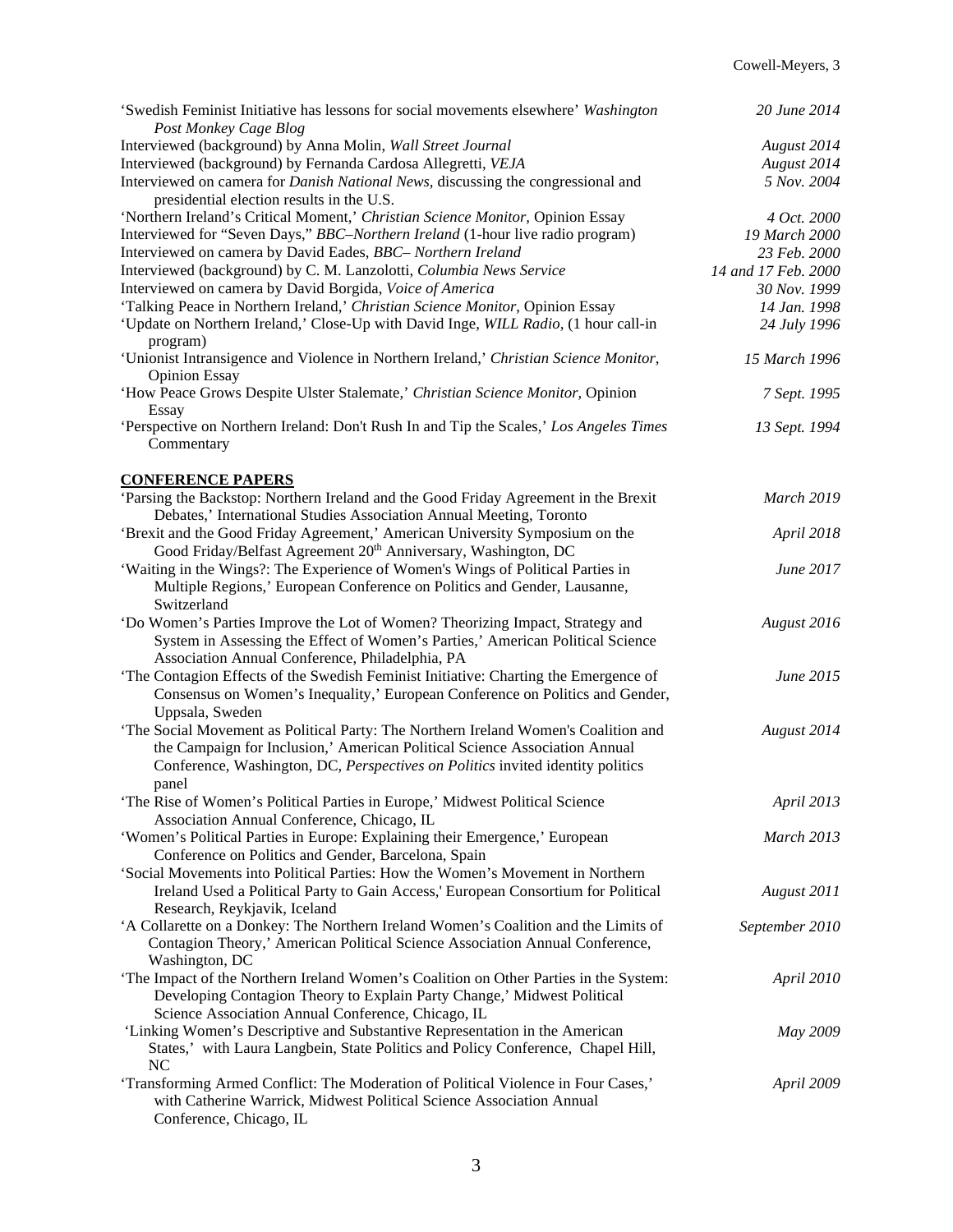| 'Moderating Political Violence or How Groups Learn to Stop Loving the Bomb,' with<br>Catherine Warrick, American Political Science Association Annual Conference,                                                                                            | August 2008       |
|--------------------------------------------------------------------------------------------------------------------------------------------------------------------------------------------------------------------------------------------------------------|-------------------|
| Boston, MA<br>'Linking Women's Descriptive and Substantive Representation in the American States,'<br>with Laura Langbein, Midwest Political Science Association Annual Conference,<br>Chicago, IL                                                           | April 2008        |
| 'In Search of Women's Policy,' with Laura Langbein, American Political Science<br>Association Annual Conference, Philadelphia, PA                                                                                                                            | August 2006       |
| 'The Impact of Women's Organizations on Policy in the US States,' Midwest Political<br>Science Association Annual Conference, Chicago, IL                                                                                                                    | 21 April 2006     |
| 'Deconstructing Women's Policy in the US States,' with Laura Langbein, Women &<br>Political Leadership Research Conference, Women & Politics Institute, American<br>University                                                                               | 8 April 2006      |
| 'Sheer Numbers,' with Karen Beckwith, American Political Science Association<br>Annual Conference, Philadelphia, PA                                                                                                                                          | 29 Aug. 2003      |
| 'Presidential Leadership of Mass Public Opinion: Presidential Inaugural Addresses from<br>1896-2000,' with Quentin Kidd, American Political Science Association Annual<br>Conference, Philadelphia, PA                                                       | 28 Aug. 2003      |
| 'Women in Peace Building in Northern Ireland: The Effects of Gender in the New<br>Legislative Assembly,' ESRC Seminar, "Women in Parliament: Influencing<br>Change?", Centre for the Advancement of Women in Politics, Queen's University,<br><b>Belfast</b> | 27 Oct. 2001      |
| 'Women Waging Peace: The Effects of Gender in the New Legislative Assembly in<br>Northern Ireland,' American Political Science Association Annual Conference, San<br>Francisco, CA                                                                           | 31 Aug. 2001      |
| 'Gender, Power and Peace,' Ireland in America Conference, Caspersen School of<br>Graduate Studies, Drew University, Madison, NJ                                                                                                                              | 13 March 2001     |
| 'The Ghost of Good Friday Past: The Belfast Agreement One Year On,' with David<br>Cowell, American Political Science Association Annual Conference, Atlanta, GA                                                                                              | 5 Sept. 1999      |
| 'The Party Faithful: Religious Mobilization and Political Conflict,' International Studies<br>Association Annual Conference, Washington, DC                                                                                                                  | 16 Feb. 1999      |
| 'Northern Ireland and the European Convention on Human Rights: The Evolution of<br>Consensus,' with David Cowell, American Political Science Association Annual<br>Conference, Boston, MA                                                                    | 6 Sept. 1998      |
| 'Changing Options for Minority Groups in the Post-Westphalian System,' with David<br>Cowell, International Studies Association Conference, Minneapolis, MN                                                                                                   | 19 March 1998     |
| 'Dilemmas in Peace-Making: The Anglo-Irish Conflict,' Capital Area Association of<br>Peace Studies Conference, Washington, DC                                                                                                                                | 21 Feb. 1998      |
| <b>CONFERENCE SERVICE</b>                                                                                                                                                                                                                                    |                   |
| Invited Participant, Professional Advancement through Narrative,' National Science<br>Foundation, Washington, DC                                                                                                                                             | October 2017      |
| Discussant, 'Examining Female Leadership,' European Conference on Politics and<br>Gender, Lausanne, Switzerland                                                                                                                                              | June 2017         |
| Chair, 'Gendered Activism: Protest, Collective Action, and Good Governance,'<br>American Political Science Association Annual Conference, Philadelphia, PA                                                                                                   | August 2016       |
| Invited Panelist, 'Perspectives on Politics: Gender, Politics and Political Science,'<br>American Political Science Association Annual Conference, Washington, DC                                                                                            | August 2014       |
| Discussant, 'Comparative Party Development,' Midwest Political Science Association                                                                                                                                                                           | April 2013        |
| Annual Conference, Chicago, IL<br>Discussant, 'Social Change, Political Transitions, and Women's Empowerment,'<br>European Conference on Politics and Gender, Barcelona, Spain                                                                               | <b>March 2013</b> |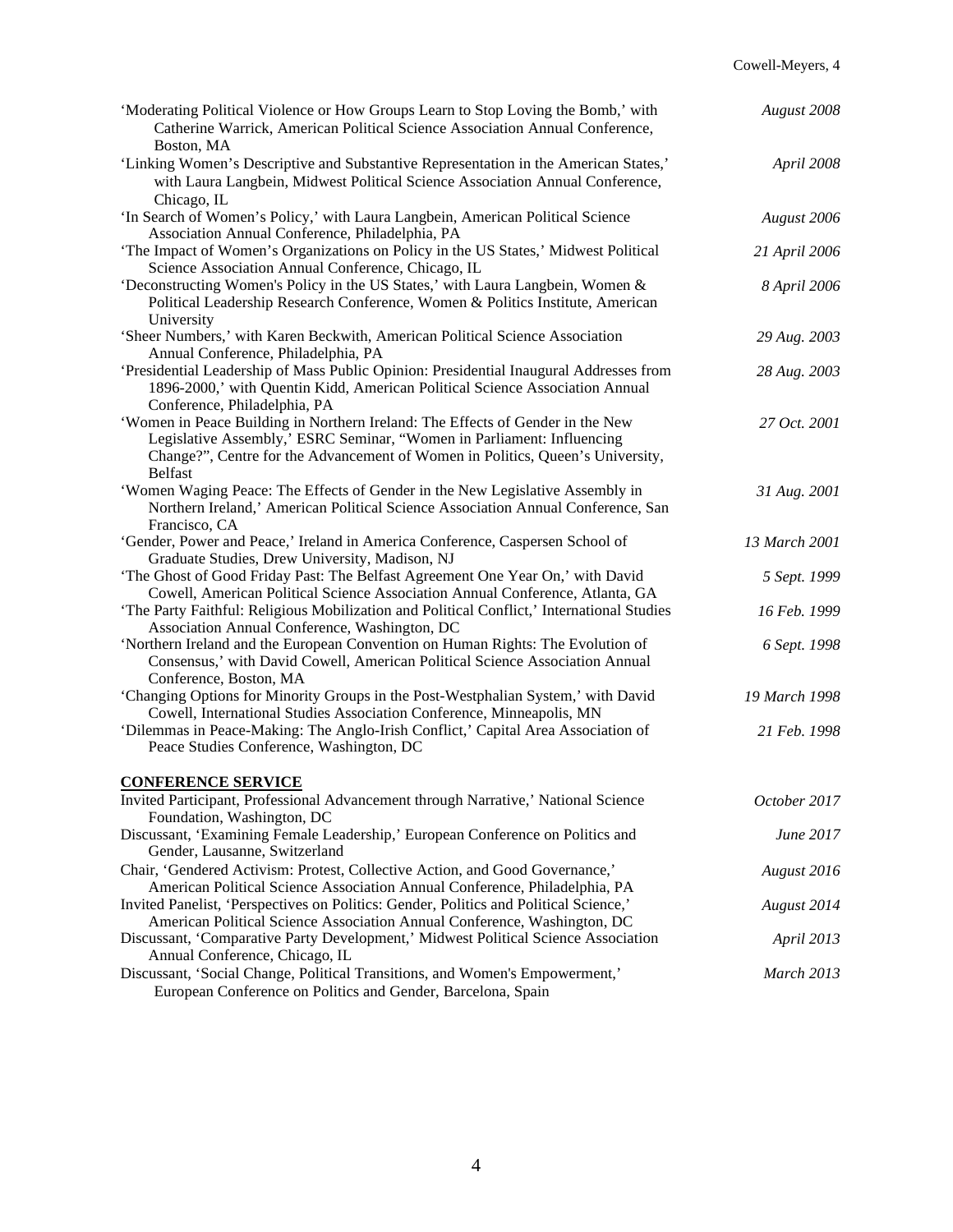| Chair, 'Women in Office, Political Representation, and Linking Representatives and<br>Constituents,' European Conference on Politics and Gender, Barcelona, Spain | March 2013      |
|-------------------------------------------------------------------------------------------------------------------------------------------------------------------|-----------------|
| Discussant, 'Do Men and Women Act Differently on Legislatures?' Midwest Political<br>Science Association Annual Conference, Chicago, IL                           | April 2010      |
| Discussant, Research Methods section, APSA Teaching and Learning Conference,<br>Baltimore, MD                                                                     | February 2009   |
| Discussant and Chair, 'Comparative Perspectives on Women's Substantive                                                                                            | April 2008      |
| Representation,' Midwest Political Science Association Annual Conference,                                                                                         |                 |
| Chicago, IL                                                                                                                                                       |                 |
| Panelist, 'Religion and Politics,' Women in International Security Annual Conference,<br>Washington, DC                                                           | June 2007       |
| Discussant, 'Gendered Politics Around the World,' Midwest Political Science                                                                                       | 20 April 2006   |
| Association Annual Conference, Chicago, IL<br>Participant, 'Frontiers of Women and Political Research Miniconference' of the Women                                |                 |
| & Politics section, American Political Science Association, Washington, DC                                                                                        | Aug. 2005       |
| Discussant, "Reshaping the British State: Institutions, Identities, and Policies since                                                                            | 29 Aug. 2002    |
| Devolution," American Political Science Association Annual Conference, Boston,<br><b>MA</b>                                                                       |                 |
| Invited Participant, 'Women Waging Peace,' International Research Symposium,                                                                                      | 10-12 Nov. 2000 |
| Harvard University, Cambridge, MA                                                                                                                                 |                 |
| PROFESSIONAL SERVICE                                                                                                                                              |                 |
| Editorial Board: Politics & Gender                                                                                                                                | 2010-2014       |
| Manuscript Referee: American Journal of Political Science, American Politics                                                                                      | 2000-present    |
| Research, British Journal of Politics and International Relations, Journal of                                                                                     |                 |
| British Studies, Journal of Political Science Education, Journal of Politics,                                                                                     |                 |
| Journal of Women, Politics and Public Policy, Latin American Political Studies,                                                                                   |                 |
| Nationalism and Ethnic Politics, Party Politics, Perspectives on Politics, Political                                                                              |                 |
| Behavior, Political Studies, Politics & Policy, Politics & Gender, Political                                                                                      |                 |
| Research Quarterly, Women, Politics and Public Policy, Women & Politics                                                                                           |                 |
| <b>Committee Membership</b>                                                                                                                                       |                 |
| American Political Science Association Teaching and Learning Conference Committee                                                                                 | 2014-15         |
| Member                                                                                                                                                            |                 |
| Best Paper in Women and Politics Award Committee, American Political Science                                                                                      | 2007            |
| Association, Women & Politics section                                                                                                                             |                 |
| <b>Membership in Professional Organizations and Honor Societies</b>                                                                                               |                 |
| American Political Science Association, Women & Politics Research section,<br>$\bullet$                                                                           | 1991-present    |
| Comparative Politics section, British Politics Group                                                                                                              |                 |
| <b>International Studies Association</b><br>$\bullet$                                                                                                             | 1998-present    |
| Midwest Political Science Association                                                                                                                             | 2005-present    |
| Pi Sigma Alpha                                                                                                                                                    | 2002-present    |
| <b>University Service</b>                                                                                                                                         |                 |
| Chair, Government Department Assessment and Learning Committee, American<br>$\bullet$<br>University                                                               | 2012-present    |
| Founder and Faculty Advisor, Clocks and Clouds, undergraduate public affairs<br>$\bullet$<br>research journal, American University                                | 2011-present    |
| Member, SPA Term Faculty Affairs Committee<br>$\bullet$                                                                                                           | 2017-present    |
| Member, Senate Committee on Learning Assessment, Faculty Senate, American<br>$\bullet$                                                                            | 2012-present    |
| University                                                                                                                                                        |                 |
| Coordinator, Departmental Honors Program, American University<br>$\bullet$                                                                                        | 2008-2017       |
| Chair, Senate Committee on Learning Assessment, Faculty Senate, American<br>$\bullet$                                                                             | 2015-2017       |
| University                                                                                                                                                        |                 |
| Member, Dean's Advisory Council, School of Public Affairs<br>$\bullet$                                                                                            | 2015-2017       |
| Member, Ad-Hoc Term Faculty Policy Committee, Faculty Senate, American<br>$\bullet$<br>University                                                                 | 2012-2016       |
| Member, Director of Leadership Program Search Committee, American University<br>$\bullet$                                                                         | 2015            |
| Member, Middle States Reaccreditation Committee, American University<br>$\bullet$                                                                                 | 2012-2014       |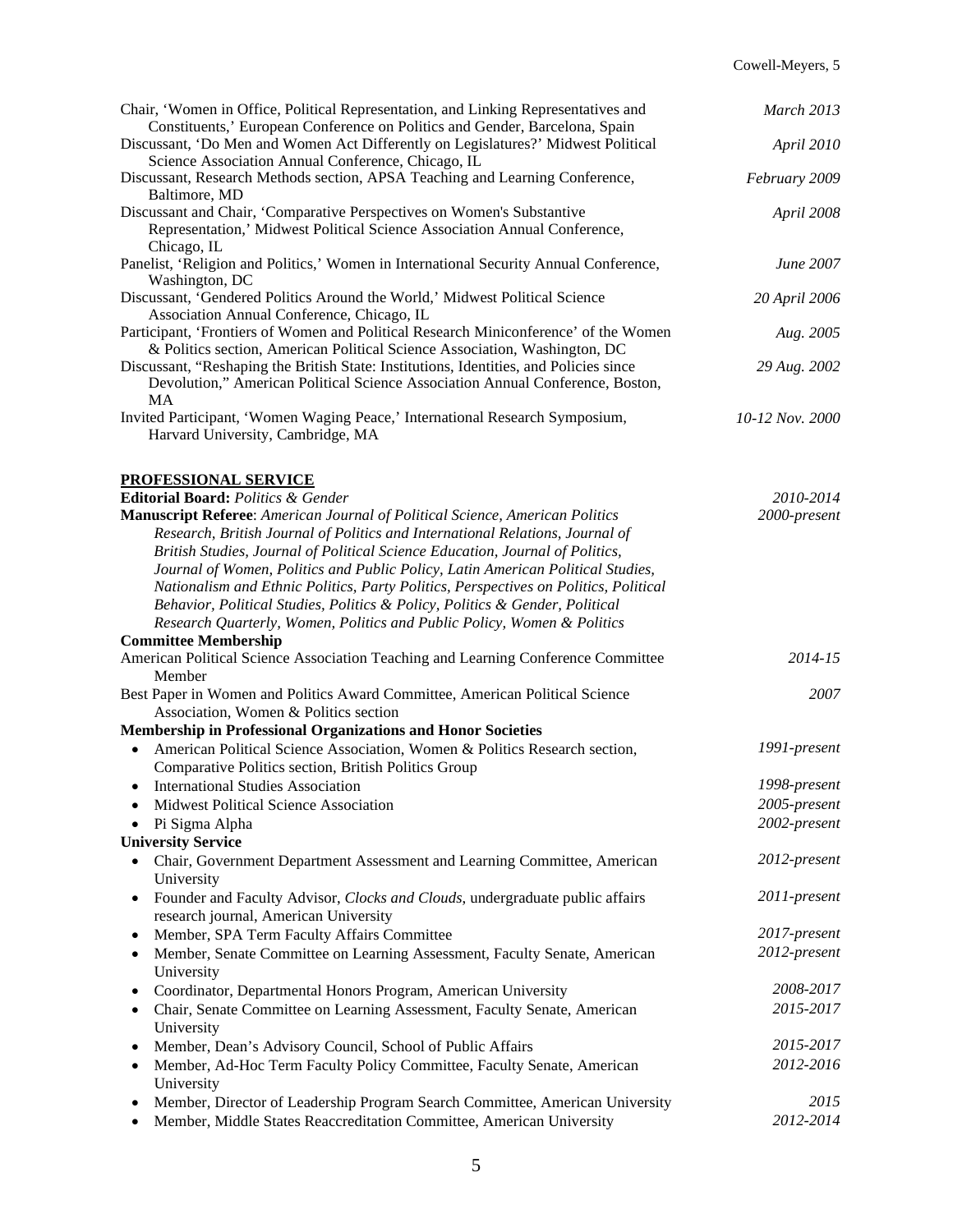| $\bullet$              | Member, General Education Policy Committee, American University<br>Member, Educational Policy Committee, School of Public Affairs, American                                                            | 2012-2013                    |
|------------------------|--------------------------------------------------------------------------------------------------------------------------------------------------------------------------------------------------------|------------------------------|
|                        | University                                                                                                                                                                                             | 2010-2012                    |
|                        | Member, Ann Ferren Teaching Conference Planning Committee, American                                                                                                                                    | 2008-2012                    |
|                        | University<br>Member, Political Theory Search Committee, Dept. of Govt, American University                                                                                                            | 2011-2012                    |
| $\bullet$<br>$\bullet$ | Member, Academic Integrity Code and Grievance Committee, American                                                                                                                                      | 2008-2009                    |
|                        | University                                                                                                                                                                                             |                              |
| $\bullet$              | Faculty Advisor, Juggling Club, American University                                                                                                                                                    | 2007-2008                    |
| $\bullet$              | Faculty Advisor, Democracy for America student club, American University                                                                                                                               | 2007-2008                    |
| $\bullet$              | Chair of the Christopher Newport University Campus International Study and                                                                                                                             | 2005-2006                    |
|                        | Work Abroad Committee of the Virginia Tidewater Consortium                                                                                                                                             | 2001-2003                    |
|                        | Member Presidential Taskforce on Curriculum and Academic Culture, Christopher<br>Newport University                                                                                                    | 2001-2003                    |
|                        | Member Faculty Peer-Review Committee, Andrew Velkey, Steven Breese,                                                                                                                                    | 2002-2003                    |
|                        | <b>Christopher Newport University</b>                                                                                                                                                                  |                              |
|                        | Faculty Advisor, Model United Nations Society, International Relations<br>Organization (Christopher Newport University)                                                                                | 2001-2004                    |
|                        | Member, Political Theory Search Committee, Dept. of Govt, American University                                                                                                                          | 1992-1993, 1994-1995         |
|                        |                                                                                                                                                                                                        | 1995-1996                    |
|                        |                                                                                                                                                                                                        |                              |
| <b>AWARDS</b>          |                                                                                                                                                                                                        | 2018                         |
|                        | Outstanding Teaching in a Full-time Appointment, Term Faculty, School of Public<br>Affairs                                                                                                             |                              |
|                        | Teaching with Research Award, American University, Center for Teaching,<br>Research and Learning                                                                                                       | 2016                         |
| $\bullet$              | Outstanding Service, School of Public Affairs, American University                                                                                                                                     | 2013-2014                    |
| $\bullet$              | Outstanding Teaching in Political Science, American Political Science Association                                                                                                                      | 2012                         |
| $\bullet$              | Outstanding Teaching in the Honors Program, School of Public Affairs,<br>American University                                                                                                           | 2011-2012                    |
|                        | Outstanding Teaching in a Full-Time Appointment, School of Public Affairs,<br>American University                                                                                                      | 2008-2009                    |
| $\bullet$              | Nominated Professor of the Year, Christopher Newport University                                                                                                                                        | 2001-02, 2002-03,<br>2003-04 |
|                        | Faculty Student Life Award, St. Mary's College of Maryland                                                                                                                                             | 2000-2001                    |
| $\bullet$              | Outstanding Teaching in the General Education Program, School of Public Affairs,<br>American University                                                                                                | 1999-2000                    |
|                        |                                                                                                                                                                                                        |                              |
|                        | <b>GRANTS AND ACADEMIC HONORS</b>                                                                                                                                                                      |                              |
| $\bullet$              | Swiss National Science Foundation, International Short Visit Award, 'Niche<br>Political Parties and Contagion: Women's Political Parties in Switzerland and their<br>Effect on Women's Representation' | 2015                         |
|                        | School of Public Affairs, Scholars Award, 'Are Women's Political Parties a Good                                                                                                                        | 2013-2014                    |
|                        | Idea? Considering the Impact of the Women's Movement Choice to Hybridize in<br>Several Swiss Cantons,' with Sonja Walti, American University                                                           |                              |
|                        | Carrie Chapman Catt Prize, Carrie Chapman Catt Center at Iowa State University                                                                                                                         | 2013                         |
| $\bullet$              | Faculty Research Award, 'Explaining the Emergence of Women's Political                                                                                                                                 | 2012-2013                    |
|                        | Parties,' American University                                                                                                                                                                          |                              |
|                        | Faculty Research Award, 'Diffusing Notions of Gender Equality and Human                                                                                                                                | 2009-2010                    |
|                        | Rights across Parties: The Impact of the Northern Ireland Women's Coalition on                                                                                                                         |                              |
|                        | its Competitors,' American University                                                                                                                                                                  | 2003                         |
|                        | College of Liberal Arts and Sciences Summer Stipend Award, Development of<br>Model United Nations Course, Christopher Newport University                                                               |                              |
|                        | Doctoral Dissertation Fellowship, American University                                                                                                                                                  | 1996-1997                    |
|                        |                                                                                                                                                                                                        | 1993-1994                    |
|                        | Milton Greenberg Scholarship, American University<br>Dean's Scholar Award, American University                                                                                                         | 1991-1993                    |
|                        |                                                                                                                                                                                                        |                              |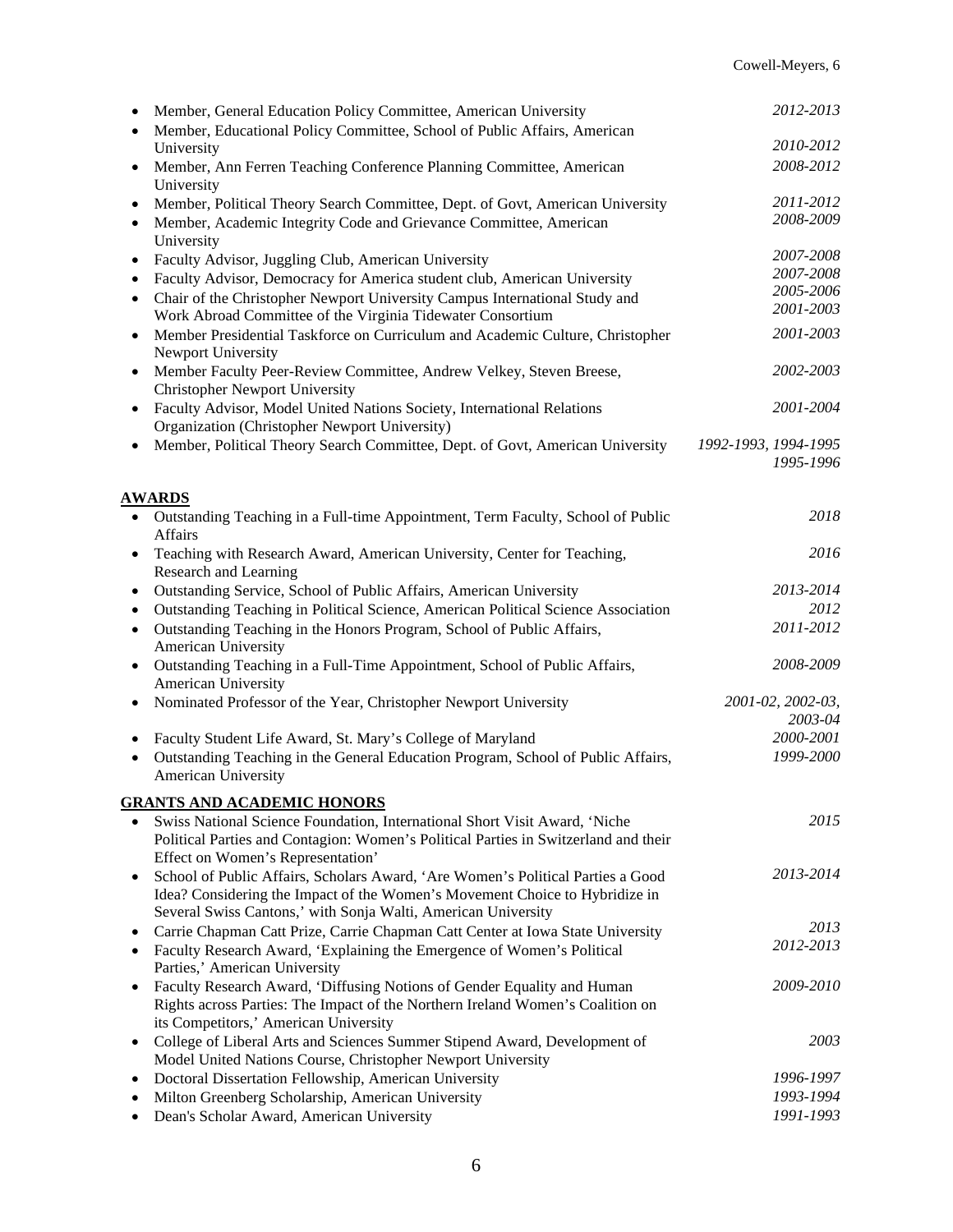• Graduate Fellowship, American University *1991-1994*